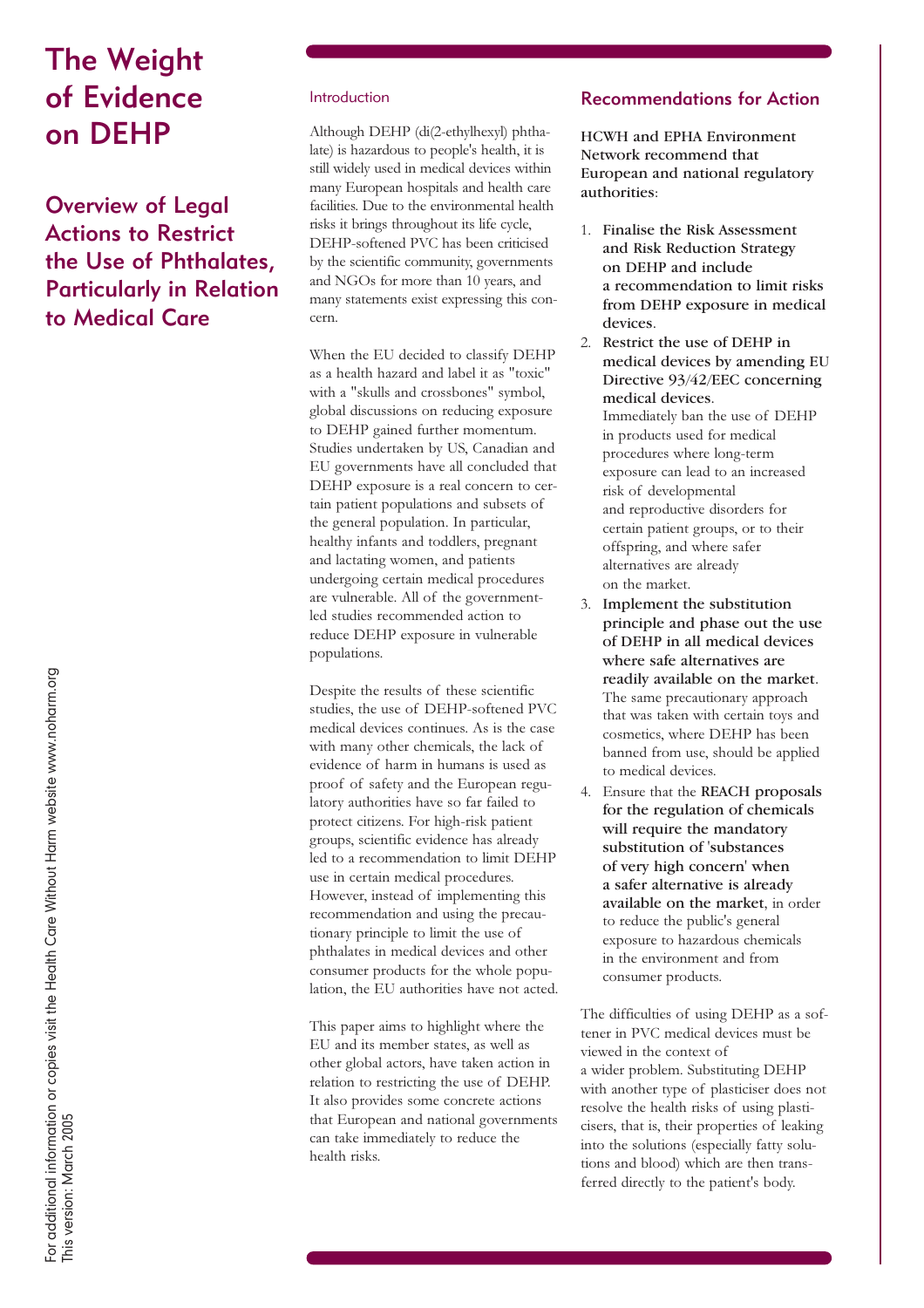Therefore, HCWH and EEN recommend the substitution of PVC materials in general when possible, not just DEHP. PVC leads to a number of other environmental problems throughout its entire life cycle including the release of dioxins during combustion of PVC medical waste.

# Restriction on DEHP Use in European Union:

#### European Union Directives restricting the use of DEHP in products

DEHP is classified as toxic to reproduction according to the EU Directive 67/548/EEC on Classification and Labelling of Dangerous Substances.<sup>1</sup> To indicate the danger so called "risk phrases" are used: R60 - "May impair fertility" and R61 - "May cause harm to the unborn child." DEHP as such and chemical preparations containing more than 0,5% of DEHP must be labelled with the "skull and crossbones" symbol and warning text reading TOXIC.



Unfortunately for DEHP/PVC users and consumers, this directive is limited to chemical preparations and does not restrict the use of DEHP in products such as medical devices made out of soft PVC containing 30 - 40% of DEHP by weight on average.<sup>2</sup>

In contrast, DEHP has been already banned in cosmetics and certain toys and children's products. The risks posed by toys and childcare articles have to an extent been covered by the European Commission (Decision 1999/815/EC) temporary ban on DEHP and five other phthalates; DIDP, DINP, DBP, BBP and DNOP in toys and childcare articles intended to be put into the mouth by children under three years of age. In September 2004, the EU Competitiveness Council agreed to replace this temporary ban with permanent legislation within the framework of

Directive on Restrictions on the Marketing and Use of Certain Substances and Preparations (76/769/EEC), which banned DEHP, DBP and BBP in toys and children's articles for ALL children because of their classification as reproductive toxicants. The revision also bans DIDP, DINP and DNOP in the same products intended for children under 3 years of age. This decision clearly demonstrated the EU's ability to act in precautionary manner and protect our children from hazards posed by phthalates.

Similar restrictions on DEHP, as one of many substances classified as Carcinogenic, Mutagenic and Reproductive Toxicants (CMR), have been already adopted in the Cosmetics Directive 2003/15/EEC by European Parliament in February 2003. "The Scientific Committee on Cosmetics concluded that CMR substances pose a significant threat to the health of consumers when used in cosmetic products. Although the exposure routes are not the same, toys, food packaging materials and medical devices may be seen as parallel cases giving rise to direct exposure of (the) consumers."3

#### EU Risk Assessment and Risk Reduction Strategy on DEHP

The EU has been working on the risk assessment and risk reduction strategy for DEHP since 1997. The Risk Assessment on DEHP concluded in 2004 that there is a need to limit risks for consumers from medical equipment for specific medical procedures:

- for long term haemodialysis in adults<sup>4</sup>
- long term blood transfusion in children
- and transfusion in neonates

This concern is based on adverse effects on fertility, testes and reproductive function.5 DEHP can leach out from medical devices such as catheters, tubing and intravenous sets during repeated longterm procedures when liquids circulate through the tubing for many hours and therefore the exposure to the reproductive toxin may be quite significant.

The recent draft of Risk Reduction Strategy on DEHP therefore includes several legislative actions to limit these risks in patients. It recommends restricting the use of DEHP in medical devices giving rise to exposure of neonates and identified groups of concern. Urgent and immediate action is needed in order to avoid yet more delays before measures are taken to limit the exposure of neonates from medical devices. The practicality of such steps is being currently discussed by the Medical Devices Expert Group under the DG Enterprise. Additionally, there are suggestions to amend the Medical Devices Directive (93/42/EEC), including generic limitations on the use of CMR substances, category 1 and 2 and in the relevant legislation for toys (88/378/EEC), food packaging material (2002/72/EEC) and medical devices.<sup>6</sup> Such a measure would stimulate the development of alternative materials for medical devices, and at the same time avoid undesirable substitution of DEHP with other substances of similar severe properties.

The newly proposed chemicals legislation reform known as REACH (Registration, Evaluation and Authorisation of Chemicals) should institutionalise this substitution principle and require substitution of chemicals of high concern (which include all CMR substances) in the majority of products. Substances such as DEHP will have to be authorised for continued use only if there are no safer alternatives available. Although medical devices are not included in REACH, similar principles of evaluation, authorisation and substitution are suggested to be applied in a long-term.

### European Parliament's Resolution on DEHP

In 2001, the European Parliament adopted a resolution in response to the Commission Green Paper on environmental issues of PVC7 and called for the Commission and the PVC industry to examine how targets might be set to reduce the use of phthalates, particularly in medical equipment. The resolution also asked the Commission to examine alternatives to the uses of phthalates as plasticisers.

In February 2005, the European Parliament brought this issue again to the forefront by adopting a resolution on the European Environment & Health Action Plan 2004-2010 and called for

2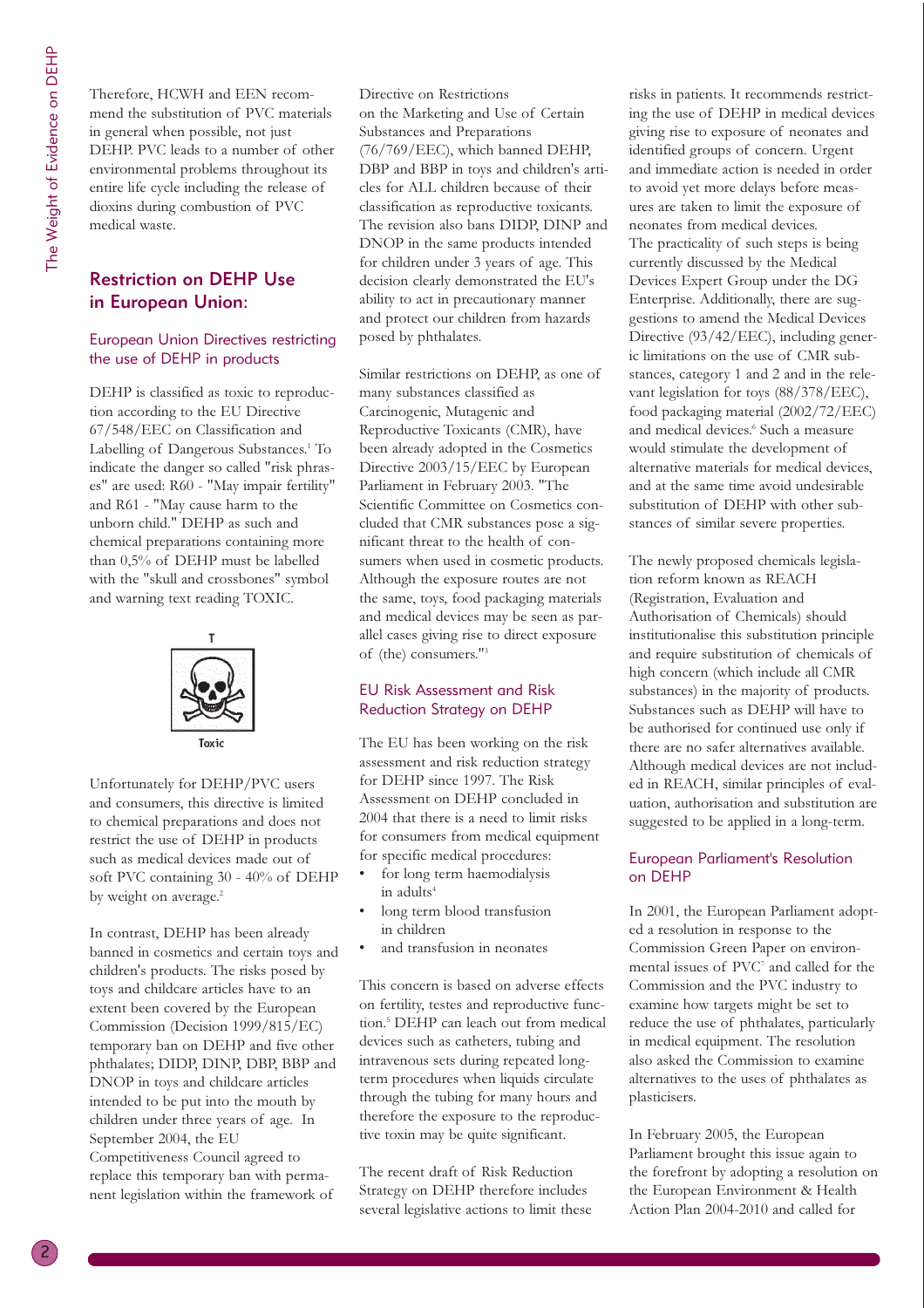action specifically in the area of phthalates and vulnerable groups. "Considers that, without prejudice to existing legislation and following the opinion of the Scientific Committee on Health and Environment Risks, urgent consideration needs to be given to restricting the marketing and/or the use on the European market of the following dangerous substances, to which new-born babies, children, pregnant women, elderly persons, workers and other high-risk sections of the population are heavily exposed, as safer alternatives become available: Six products from the phthalate family (DEHP, DINP, DBP, DIDP, DNOP, BBP) in domestic products for indoor use and in medical devices, except where such a restriction would have a negative impact on medical treatment, ..."8

### German Federal Institute for Drugs and Medical Devices (BfArM)

In 2004, the German Federal Institute for Drugs and Medical Devices (BfArM) issued a warning to health care professionals in order to minimise exposure primarily for the high-risk patient groups. These include foetuses, premature infants and newborns as well as children in pre-puberty age.

It was recommended that:

- medical devices manufacturers actively engage and strive for further development of safer DEHP-free alternative products;
- manufacturers consequently provide users with a comprehensive explanation on the risks of DEHP in medical devices as well as label correspondingly their products;
- in neonatology intensive care, alternative products are used if available and suitable for the relevant procedure in order to act with precaution and therefore avoid the DEHP exposure for premature infants and newborns.

Additionally, BfArM urged consumers in health care facilities to ask for alternative products whenever substitution is possible without compromising the quality of medical care. BfArM follows the assumption that increasing consumers' demand will have a lasting positive influence on the market development of safer alternatives. Likewise, BfArM urges producers to develop DEHP-free alternative high-quality products and to recommend their use to customers, especially the high-risk patient groups mentioned above.<sup>9</sup>

# Recommendations to Limit the Use of DEHP Outside of EU

# Proposition 65 California

Proposition 65: The Office of Environmental Health Hazard Assessment (OEHHA) of the California Environmental Protection Agency added DEHP to the list of more than 750 chemicals known to the state to cause reproductive toxicity for the developmental and male reproductive endpoints.10 Companies that use DEHP in their products are required to warn consumers of potential exposure or reformulate their products by October 2004. This covers not only medical devices but also consumer products. Manufacturers today must either produce medical devices without these reproductive toxins, or notify health care providers that their products contain DEHP and may pose reproductive hazards.

# The United States National Toxicology Program (US NTP)

The United States National Toxicology Program (US NTP) concluded in 2001 that DEHP is a reproductive and developmental toxicant in animals; the animal studies are relevant to humans; and current exposure levels are of concern for three distinct human populations:

### Critically ill infants:

"The available reproductive and developmental toxicity data and the limited but suggestive human exposure data indicate that exposures of intensively-treated infants/children can approach toxic doses in rodents, which causes the Panel serious concern that exposure may adversely affect male reproductive tract development [in humans]."

Healthy infants and toddlers: "If healthy human infant/toddler exposure is several-fold higher than adults [it will approach levels found to be toxic in rodents, therefore], the Panel has concern that exposure may adversely affect male reproductive tract development [in humans]."

Pregnancy and lactation: "[T]he panel has concern that ambient oral DEHP exposures to pregnant or lactating women may adversely affect the development of their offspring."11

# The United States Food and Drug Administration (US FDA)

The United States Food and Drug Administration (US FDA), which assessed the safety of DEHP use in medical devices, concluded that exposures to patients during the following medical procedures may exceed the Agency's tolerable intake level for DEHP:

- All patients receiving enteral nutrition;
- Infants receiving total parenteral nutrition (TPN);
- Infants undergoing exchange transfusions;
- Adults and infants undergoing extra-corporeal membrane oxygenation (ECMO) therapy;
- Adults undergoing cardiopulmonary bypass; and
- Nursing infants of mothers on haemodialysis.<sup>12</sup>

# Health Canada

In 2002, an Expert Advisory Panel proposed a risk management strategy to Health Canada to address the hazards posed by DEHP to human health in medical devices. The Panel recommended that "DEHP containing devices should not be used in the following circumstances (i.e., only devices containing an alternative to DEHP should be used in these situations):

- In all newborns and in pre-pubertal males, for high exposure procedures such as ECMO (except where the kits are heparin coated to prevent leaching), during cardiac surgery, during TPN and for double volume exchange transfusions;
- In some adults such as heart transplant patients, those undergoing cardiac bypass, haemodialysis

3